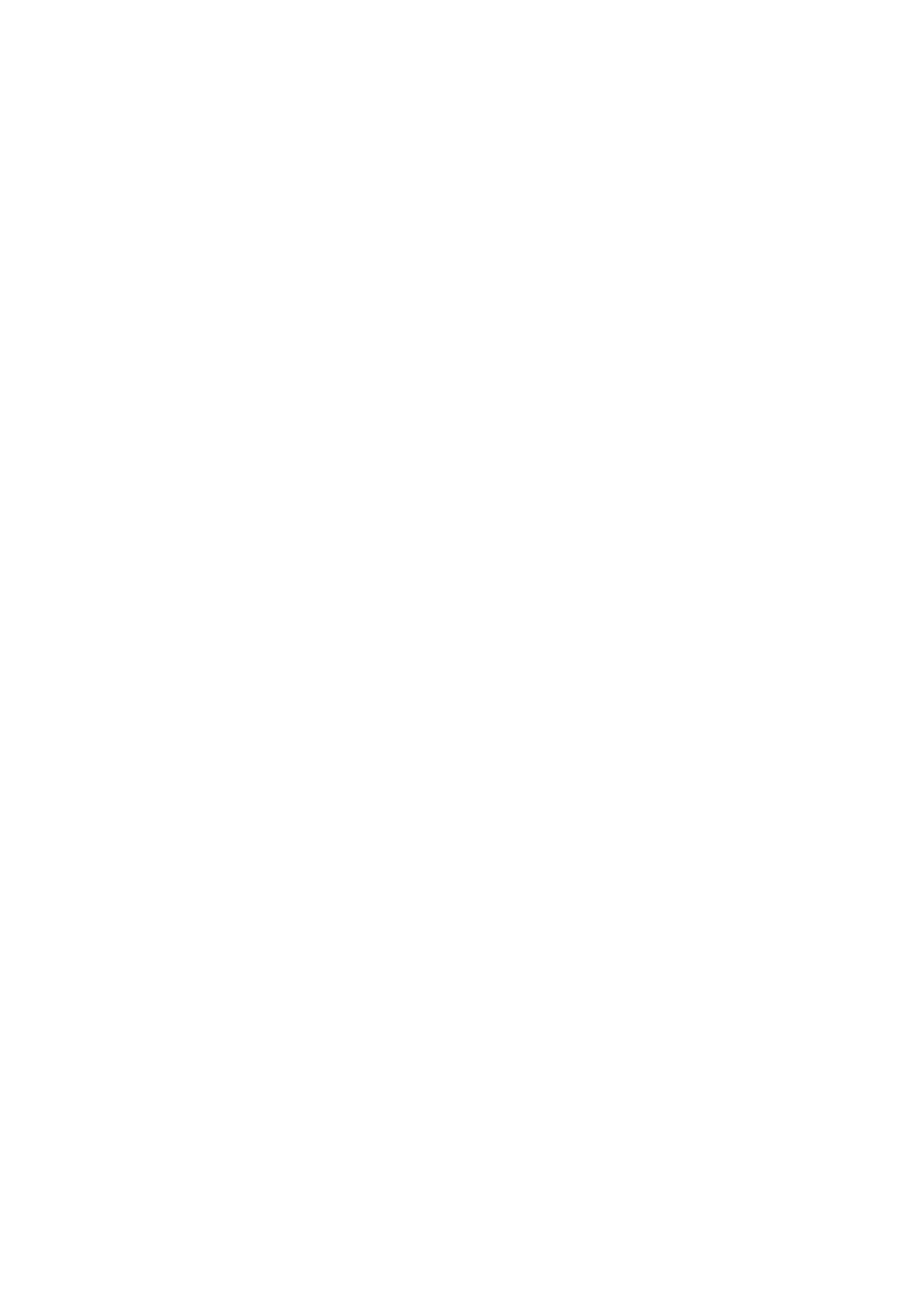### Analysis of LTE Relay Channels for Self-Backhauling in LTE Mesh Networks

Romain Favraud and Navid Nikaein

### Abstract

LTE is deployed in most countries and continuously evolving to match new user requirements. While it is expected to support 5G deployments for outdoor and long range communications, it will also be used for Public Safety services in major countries. Among those, new scenarios call for wider networks on the move relying on self-backhauling. In this report we argue that the LTE relay channel can be leveraged to enable multi-hop mesh networks of LTE base stations. We first study the LTE relay physical channel and highlight its main properties. We then compare and analyze three solutions for LTE meshing, and propose a new approach based on in-band backhauling using the legacy relay channel. We finally perform link-level emulations to assess the performance of the relay channel subject to different conditions.

#### Index Terms

LTE, Relay Physical Channels, Un interface, Mesh Networks, OpenAir-Interface.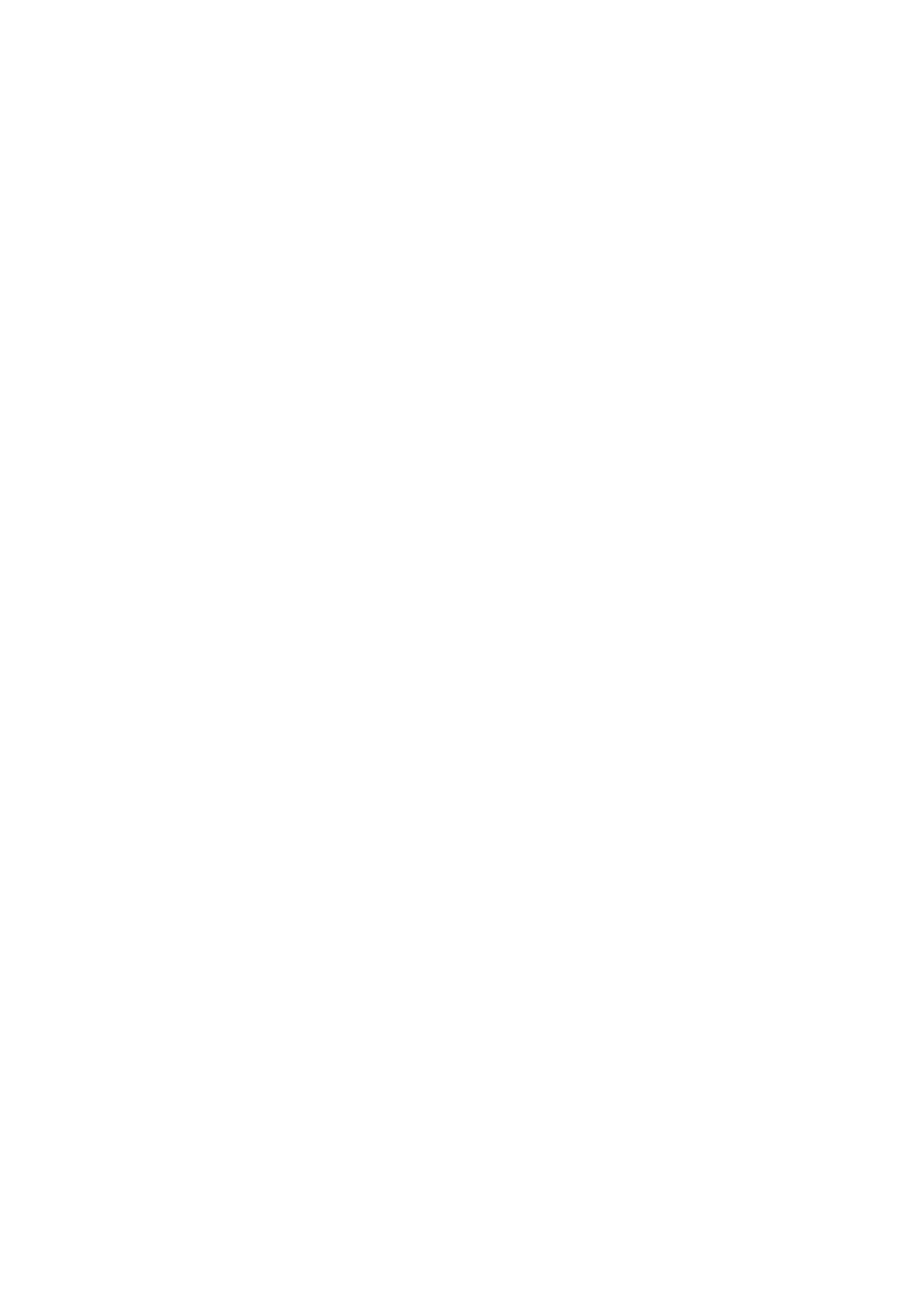## **Contents**

| 1 |                                          | <b>Introduction</b>                       | 1              |  |  |  |  |
|---|------------------------------------------|-------------------------------------------|----------------|--|--|--|--|
| 2 | <b>LTE Relay Physical Channels</b>       |                                           |                |  |  |  |  |
|   | 2.1                                      |                                           | $\overline{2}$ |  |  |  |  |
|   |                                          | 2.11                                      | 4              |  |  |  |  |
|   |                                          | 2.1.2                                     | 4              |  |  |  |  |
|   |                                          | 2.1.3                                     | 5              |  |  |  |  |
|   |                                          | 2.1.4                                     | 5              |  |  |  |  |
|   |                                          | 2.1.5                                     | 5              |  |  |  |  |
| 3 | 5<br><b>Meshing LTE Base Stations</b>    |                                           |                |  |  |  |  |
|   | 3.1                                      | Multiple LTE bands: out-band backhaul     | 5              |  |  |  |  |
|   | 3.2                                      |                                           | 6              |  |  |  |  |
|   | 3.3                                      |                                           |                |  |  |  |  |
|   |                                          | 3.3.1                                     | 7              |  |  |  |  |
|   |                                          | Mesh scheduling and interference<br>3.3.2 | 8              |  |  |  |  |
|   | 3.4                                      | Comparison                                | 8              |  |  |  |  |
| 4 | <b>Evaluation of the Un channel</b><br>8 |                                           |                |  |  |  |  |
|   | 4.1                                      |                                           | 9              |  |  |  |  |
|   |                                          | 4.1.1                                     | 9              |  |  |  |  |
|   |                                          | 4.1.2                                     | 11             |  |  |  |  |
| 5 |                                          | <b>Conclusion</b>                         | 13             |  |  |  |  |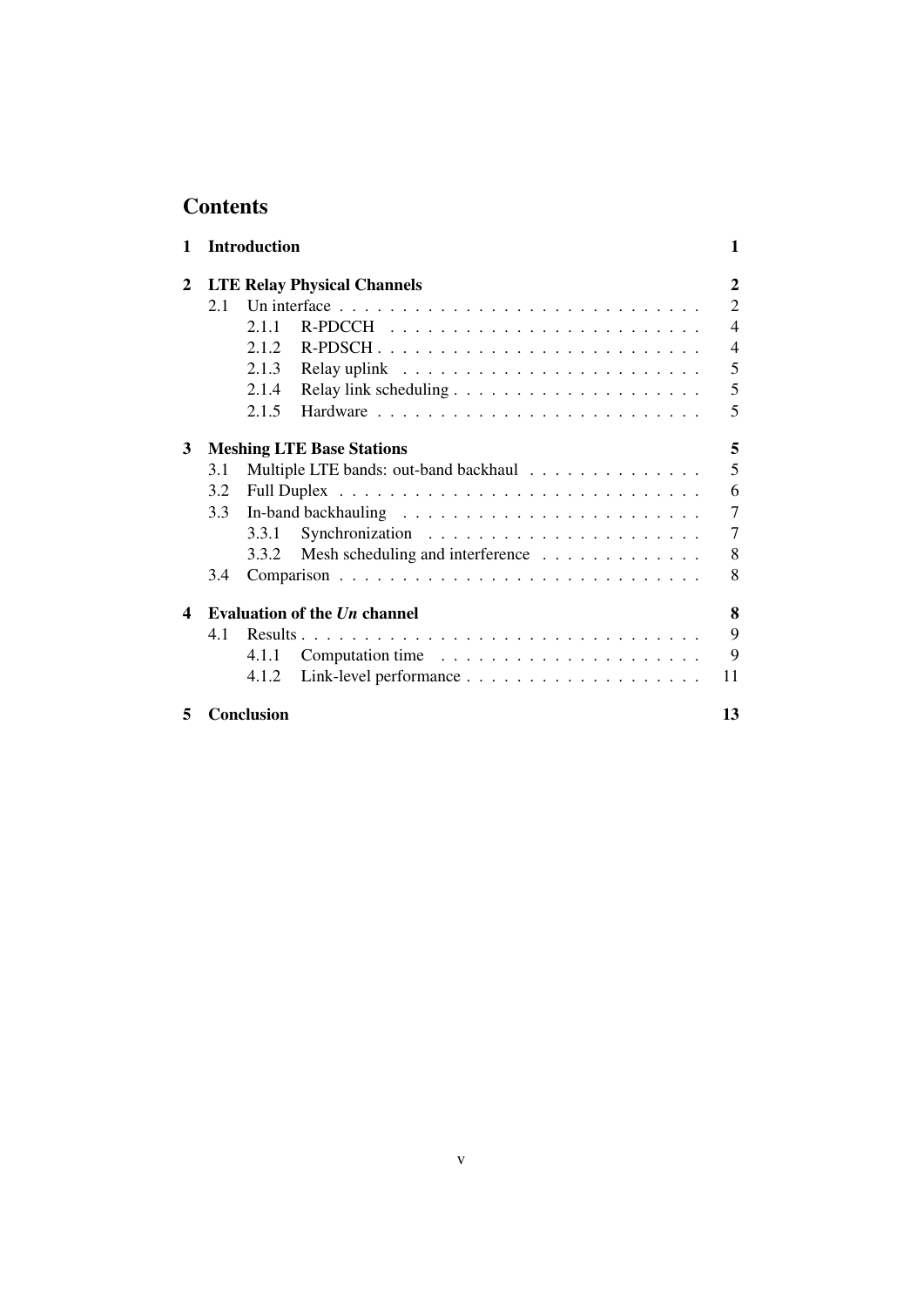# List of Figures

| $\mathbf{1}$   | SF flexibility for UE DL channels $(Uu)$ (top) - relay DL channels $(Un)$ (bottom) |                 |  |  |  |
|----------------|------------------------------------------------------------------------------------|-----------------|--|--|--|
| 2              |                                                                                    |                 |  |  |  |
| 3              | Example of SF allocation for Relay DL channel shared between access and back-      |                 |  |  |  |
|                |                                                                                    | 4               |  |  |  |
| $\overline{4}$ | Transmission problem for non subframe synchronized $e2NBs$                         | 8               |  |  |  |
| 5              | 10<br>R-PDCCH and PDCCH computational time for 10MHz channel                       |                 |  |  |  |
| 6              | Total TX and RX processing time for PDCCH/PDSCH and R-PDCCH/R-PDSCH                | 10              |  |  |  |
| 7              | Minimum SNR to decode 75% of the transmission for different channel band-          |                 |  |  |  |
|                | width, DL_StartSymbol (DLSS) and second slot End Symbol Index (ESI). Max-          |                 |  |  |  |
|                | imum PRB allocation for one user. Different TBS values are obtained from dif-      |                 |  |  |  |
|                |                                                                                    | 11              |  |  |  |
| 8              | Minimum SNR to decode 75% of transmissions for different aggregation level.        |                 |  |  |  |
|                | 10MHz channel with maximum PRB allocation for one user. Different TBS val-         |                 |  |  |  |
|                | ues are obtained from different MCS values $(0.4.9.10.16.17.22.27.28)$             | 12 <sub>1</sub> |  |  |  |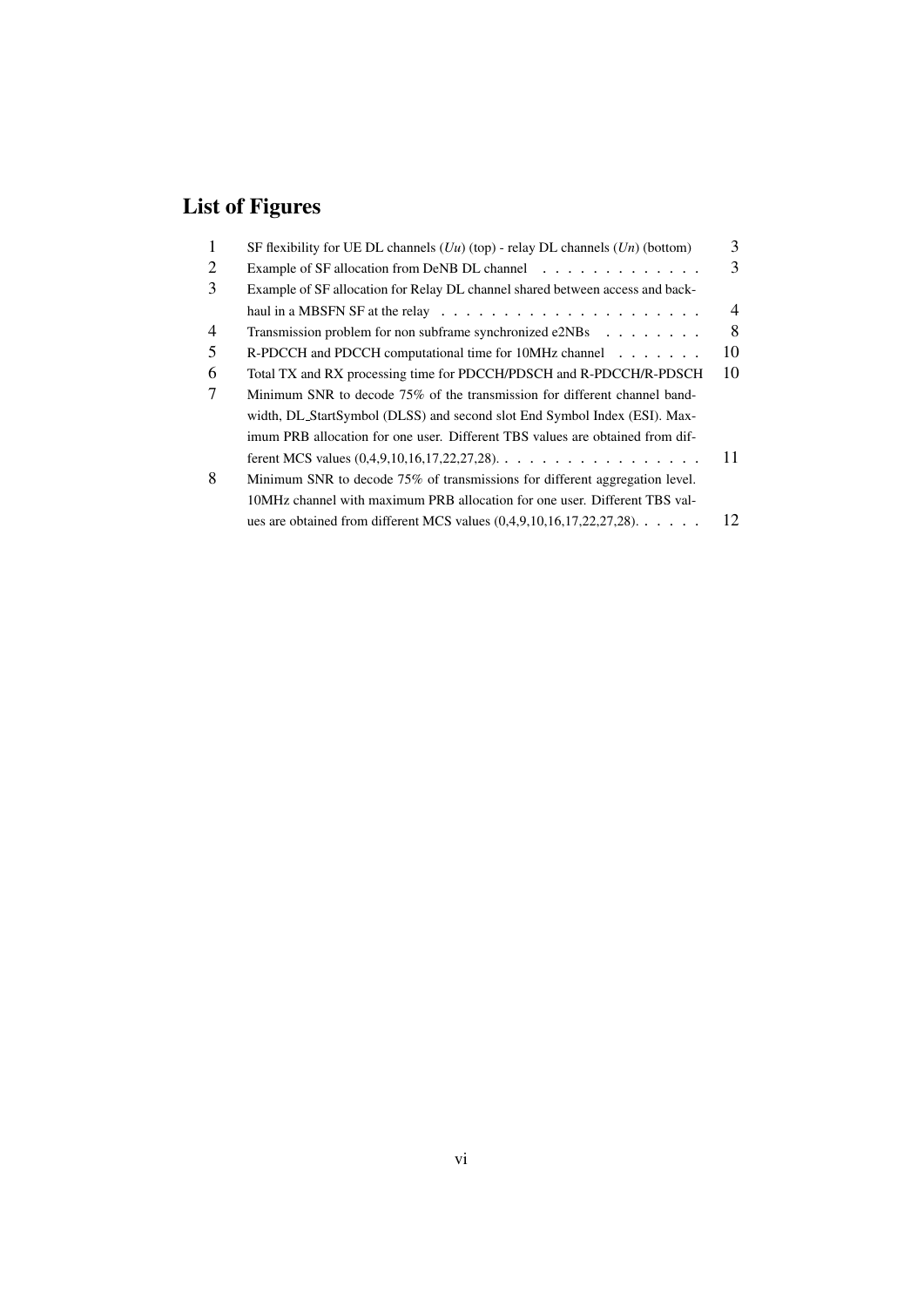### 1 Introduction

Long Term Evolution (LTE) is now the 4G cellular network of reference. It has been adopted by all major operators over the world and is expected to rule the cellular landscape for the current decade. 3GPP LTE specifications are getting more complex, expanding its use-cases and increasing its performance and features at every new release. Although new transmission techniques and a new physical layer will probably emerge for the future 5G network, LTE is evolving to be able to address several issues (e.g. cellular networks' capacity crunch, ultra-high bandwidth, ultra-low latency, massive numbers of connections, super-fast mobility, diverse-spectrum access) and to become the 5G outdoor and long range radio access technology (RAT). Moreover, LTE is expected to play an essential role in advancing Public Safety (PS) communications and several items have been specified in this regard. In [1] and [2], several issues that Public Safety Networks (PSN) have to overcome to leverage LTE as the underlying radio technology are discussed. In particular, supporting moving cells use-cases especially when out-ofcoverage from the statically deployed cellular network needs to be considered.

3GPP has defined the concept of Isolated E-UTRAN, allowing eNodeB (eNB) to continue providing minimal services for local PS users when the link to the Evolved Packet Core (EPC) is lost or disturbed. But in this case each node remains isolated from the others even when they are in radio coverage of each other. To overcome this limitation, several methods can be used to re-establish communications between nodes. Usually, additional RATs are deployed to re-establish the backhaul link [3, 4]. The development of Full Duplex (FD) radios have triggered some studies to use it for self-backhauling in cellular networks [5,6]. However, FD solutions require accurate calibration and are generally very expensive, and might not be suitable for high power nodes that could be embedded in PS vehicles. In LTE Rel.10, 3GPP introduced the relay physical layer to allow the deployment of fixed relay nodes that use the LTE physical layer to extend the coverage of standard eNBs by one hop and to increase the network capacity. There have been several studies showing the advantages and limitations of relay nodes but they seem not to be followed by real deployments due to changes in the telecommunication market and to the emergence of small cell architectures.

Taking a new perspective, we present fundamental results regarding our concept of leveraging the LTE relay physical layers to be used by adjacent fixed or mobile base stations to unlock the LTE one hop barrier allowing to form a wireless mesh network on a LTE intra-band backhaul. We believe that several use-cases can benefit from the meshing of the base stations such as vehicular networking, autonomous robots, as well as disaster/emergency networks. To this end, in the report, we first recall what is a LTE relay and present the relay physical channels R-PDCCH (Relay Physical Downlink Control CHannel) and R-PDSCH (Relay Physical Downlink Shared CHannel). Then, we discuss and compare several approaches to realize a LTE mesh network, and present a new type of base station with in-band self-backhauling capabilities based on the relay channel. Finally,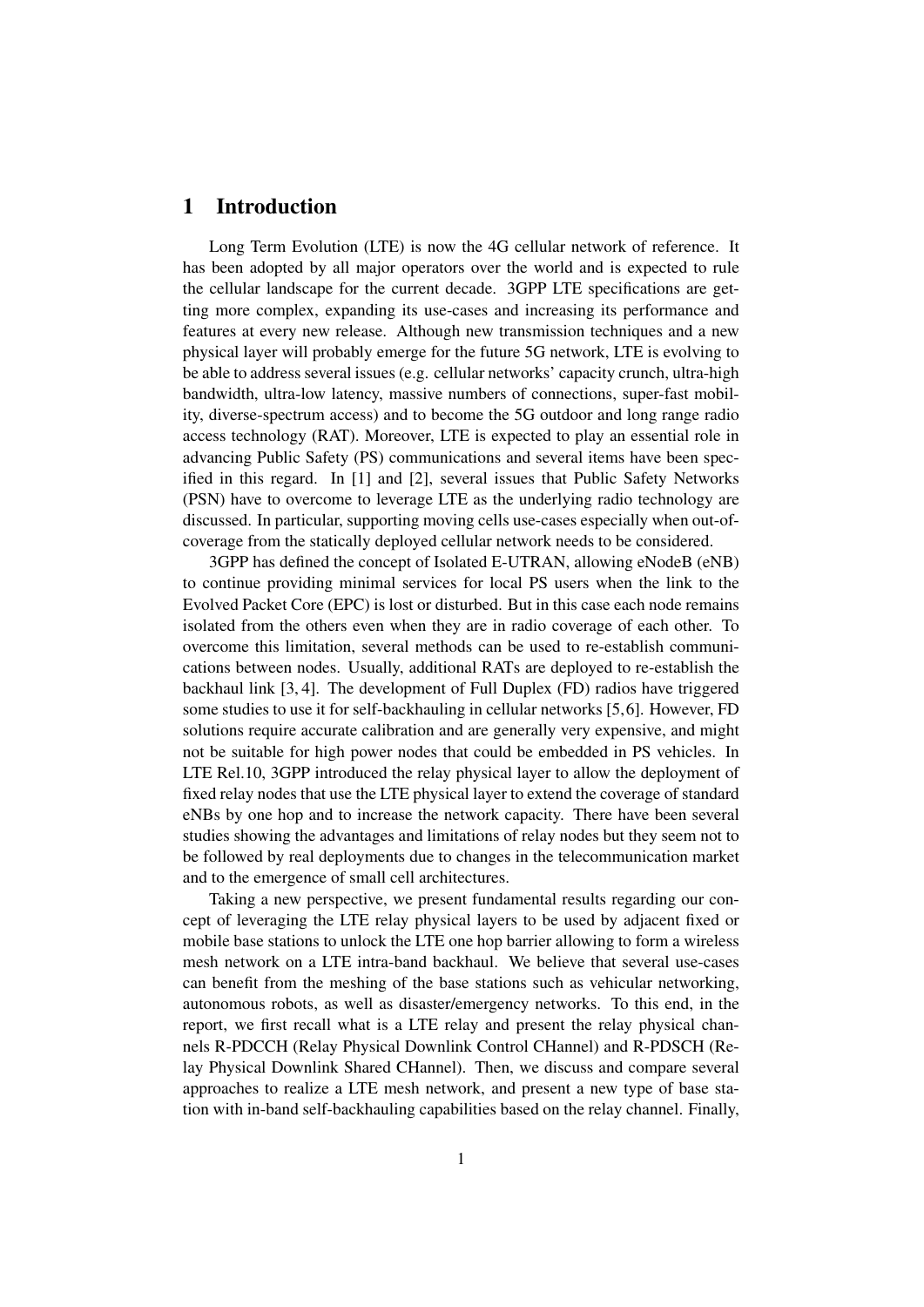we present our current implementation of the R-PDCCH and R-PDSCH on the OpenAirInterface (OAI) SDR platform. We realize a small scale experimental validation and present the results of our experiments on OAI, comparing the relay link to the legacy *Uu* (interface between eNB and UE). We conclude this work based on these results and discussion before presenting the next steps of our research.

### 2 LTE Relay Physical Channels

3GPP defined LTE relay nodes starting from Release 10 [7]. The LTE relay is applying a decode-and-forward relay scheme. It is connected to a Donor eNB (DeNB) that acts as its anchor point while serving LTE Release 8 (and above) UEs. Thus, a relay node includes two physical layer entities, a first one that communicates with the DeNB and a second one that communicates with the surrounding UEs. The connection between the relay and the DeNB is called the backhaul link (DeNB  $\leftrightarrow$  relay) while the connection between the relay and the UEs is called the access link (relay  $\leftrightarrow$  UE).

LTE relay can be in-band using the same frequency band for the backhaul link and for the access link, or out-band using different frequency bands for the backhaul and access links. When used out-band, one radio is using the legacy LTE *Uu* interface to communicate with the DeNB while a second radio on a different band is also using *Uu* for the access link. However, when used in-band, the backhaul link and access link are time-division multiplexed in a single frequency band over one radio chain.

### 2.1 Un interface

To fully support the *Uu* interface specifications, bases stations (including relays) have to broadcast a number of mandatory control messages and synchronization signals (e.g. PSS, SSS, PBCH, SIB2 or CRS). In LTE Rel. 8, UEs are expecting CRS (Cell Reference Signals) to be transmitted in both slots of every DL SF for synchronization and channel estimation purposes. An in-band relay must be able to receive from its DeNB on the DL channel and band that it is also using to transmit its access link. Thus, 3GPP has defined a new interface for the backhaul link in that case. It is called *Un* and is described in Technical Specification (TS) 36.216. With the introduction of the eMBMS (enhanced Multimedia Broadcast Multicast Service) mechanism in Rel. 8, a new type of SFs is defined, called Multicast-Broadcast Single-Frequency Network (MBSFN) SFs,<sup>1</sup> where UEs are expecting the reference signals *only* in the first SF symbols (PCFICH/PDCCH/PHICH). Using this property, a relay can switch from TX mode to RX mode after sending the first mandatory symbols to its UEs and can use the symbols left in the SF to receive from its DeNB on the DL channel. Unfortunately, as the DeNB and the relay are in

<sup>&</sup>lt;sup>1</sup>Within each frame, there can be up to 6 MNSFN SFs in FDD, and 0 to 5 in TDD depending on the TDD configuration.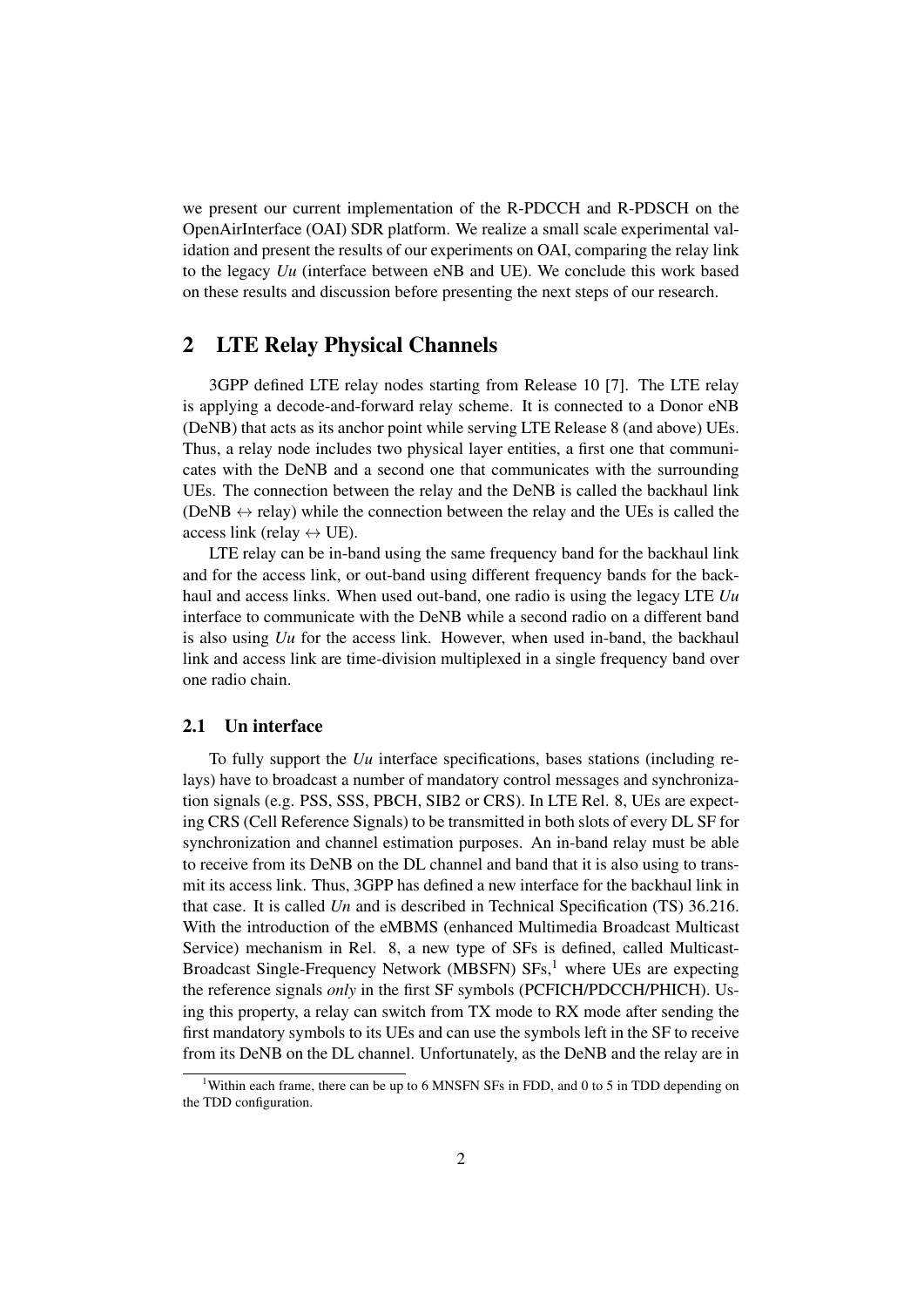

Figure 1: SF flexibility for UE DL channels (*Uu*) (top) - relay DL channels (*Un*) (bottom)



Figure 2: Example of SF allocation from DeNB DL channel

close time synchronization, the relay cannot receive the PDCCH of its DeNB and cannot infer what data resources are allocated. To overcome that, 3GPP defined a new control channel to transmit Downlink Control Indicator (DCI) to relays, called R-PDCCH. It also defined a new data channel (R-PDSCH) to cope with the fact that the relay cannot receive all the symbols of the classical PDSCH due to the propagation time and TX-RX switching time of the radio. Two main properties shared by these two channels are related to their beginning and ending in the time domain inside a SF: the first slot of a RB (resource block) can carry 4, 5 or 6 symbols and starts from *DL-StartSymbol* while the second can have 6 or 7 symbols (c.f. tables 5.4-1 and 5.4-2 of TS36.216). The relay channel symbol length can then vary to cope with the propagation time and synchronization between the DeNB and the relay, with their number of PDCCH symbols and with their TX/RX switching time. Higher layer mechanisms are required for both entity to agree on these parameters and on a few others, like the resource allocation type used for R-PDCCH mapping.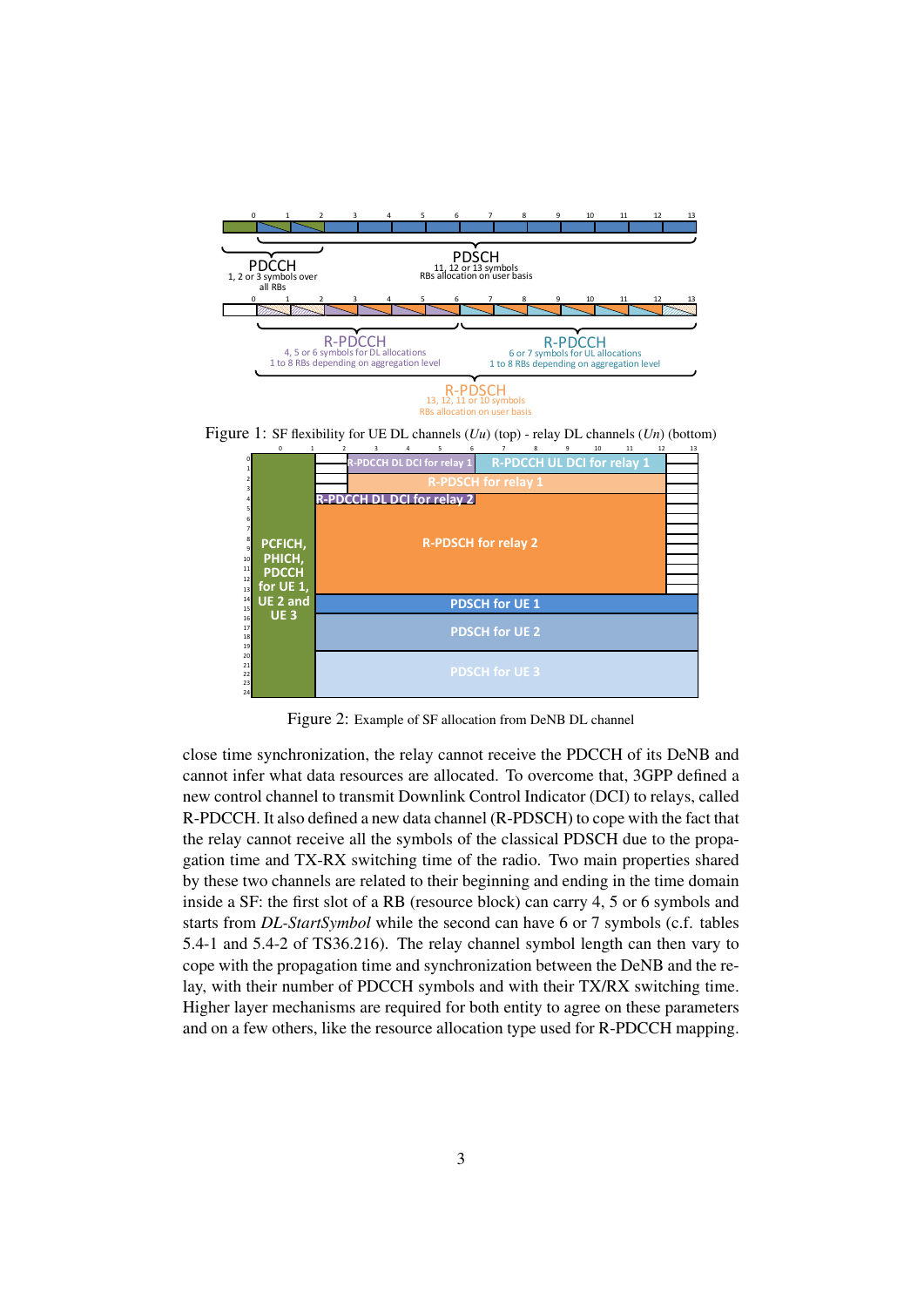

Figure 3: Example of SF allocation for Relay DL channel shared between access and backhaul in a MBSFN SF at the relay

### 2.1.1 R-PDCCH

The Relay Physical Downlink Control CHannel is dedicated to the transmission of relay specific DCI from the DeNB to the relay. These DCIs are formatted the same way as the UE specific DCIs for legacy UEs, but the channel that transport them is mapped differently on the physical layer and their meaning for the relay can be sightly different. These DCIs are mapped on the symbols usually used to transmit the PDSCH to legacy UEs instead of being distributed over the first symbols of a SF on the PDCCH. The ePDCCH defined in LTE Rel.11 follows a similar approach. There are two types of DCIs with different R-PDCCH mapping (see Figure 1 and 2): 1) DCI format 0, that corresponds to UL allocations, are mapped in the second slot of a SF, and 2) all the other DCIs for DL allocation are mapped on the first slot of a SF. The DeNB must give the relay a set of VRBs (virtual resource blocks) following resource allocation type 0, 1 or 2, where the DCIs have to be searched for. Interleaving and non-interleaving mapping are defined. For non-interleaving mapping, a DCI is mapped over one to eight RBs part of the VRB set depending on the aggregation level. There is a maximum of six possible positions for aggregation 0 (1 VRB) and 1 (2 VRBs), and two possible positions for aggregation 2 (4 VRBs) and 3 (8 VRBs). This gives a maximum of sixteen positions to be looked for by the relay for DL DCI. The same happens for UL DCIs in the second slot.

### 2.1.2 R-PDSCH

R-PDSCH is similar to PDSCH. The main difference is the restriction on the symbols on which it is allocated. R-PDSCH for a specific relay is mapped from *DL StartSymbol* in the first slot and ends either at the last or penultimate symbol in the second slot (see Figure2 and 3). This restricts the number of symbols that can vary from 12 to 10 (13 is forbidden), compared to 13 to 11 (10 for 1.4MHz channel) for legacy PDSCH. The amount of resource elements available then differs which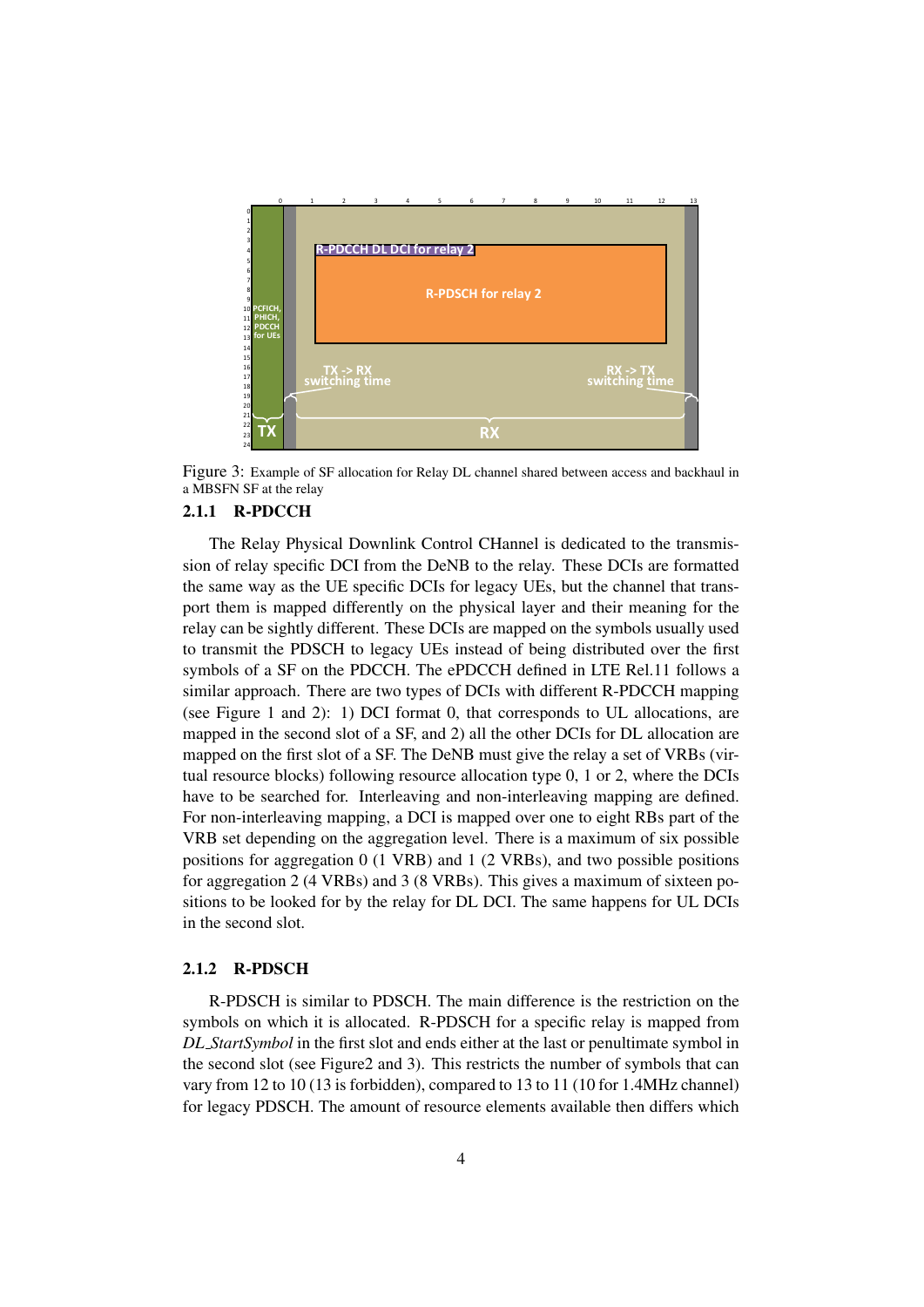changes the code rate for a given TBS. This might call for some change in the DL scheduler of the DeNB and the link adaptation algorithm to get similar performance than for *Uu*. A second difference is that the R-PDSCH allocation can overlap the resource elements carrying the DL DCI, the relay must then assume that there is no data in the first slot where the DCI is, but only in the second slot.

### 2.1.3 Relay uplink

The relay uplink (UL) channel for the backhaul link remains the same as for UEs with exception of using the last SF symbol as RX/TX switching time instead of a reference symbol. However, a relay does not expect Hybrid Automatic Repeat Request (HARQ) acknowledgment of its UL transmission over the Physical Hybrid-ARQ Indicator Channel (PHICH) as it cannot access it. It relies on explicit re-transmission DCI from the DeNB or higher layer mechanisms.

#### 2.1.4 Relay link scheduling

DL and UL transmissions on *Un* interface are scheduled by the DeNB, but a relay can only listen to the DL channel during its MBSFN SFs. Thus, a relay and its DeNB must agree on which SFs the relay defines as MBSFN so that the DeNB does not transmit when the relay is not listening. A relay cannot schedule its UEs in the UL SFs corresponding to its DL MBSFN SFs as these UL SFs are used for the backhaul transmission to the DeNB.

### 2.1.5 Hardware

Using a relay channel calls for more hardware than classical eNBs in FDD. In TDD, it only needs a faster switching RF chain as the TX/RX switching time requirement is tighter than the one of legacy TDD. For FDD, a relay needs to transmit and receive on both DL and UL bands instead of doing only transmission on DL and reception on UL. Thus it needs two RF chains similar to TDD chains.

### 3 Meshing LTE Base Stations

We advocate that meshing LTE base stations is a key feature for several emerging use-cases, especially for PS. In this section, we discuss of several ways for meshing base stations based only on standardized LTE links.

### 3.1 Multiple LTE bands: out-band backhaul

Using multiple LTE bands at each base station is the simplest approach, and can be achieved through two settings. In a first setting, each node has the same access band and one or multiple dedicated bands for interconnections that are separated from the UE access bands. This has the advantage of keeping the UE access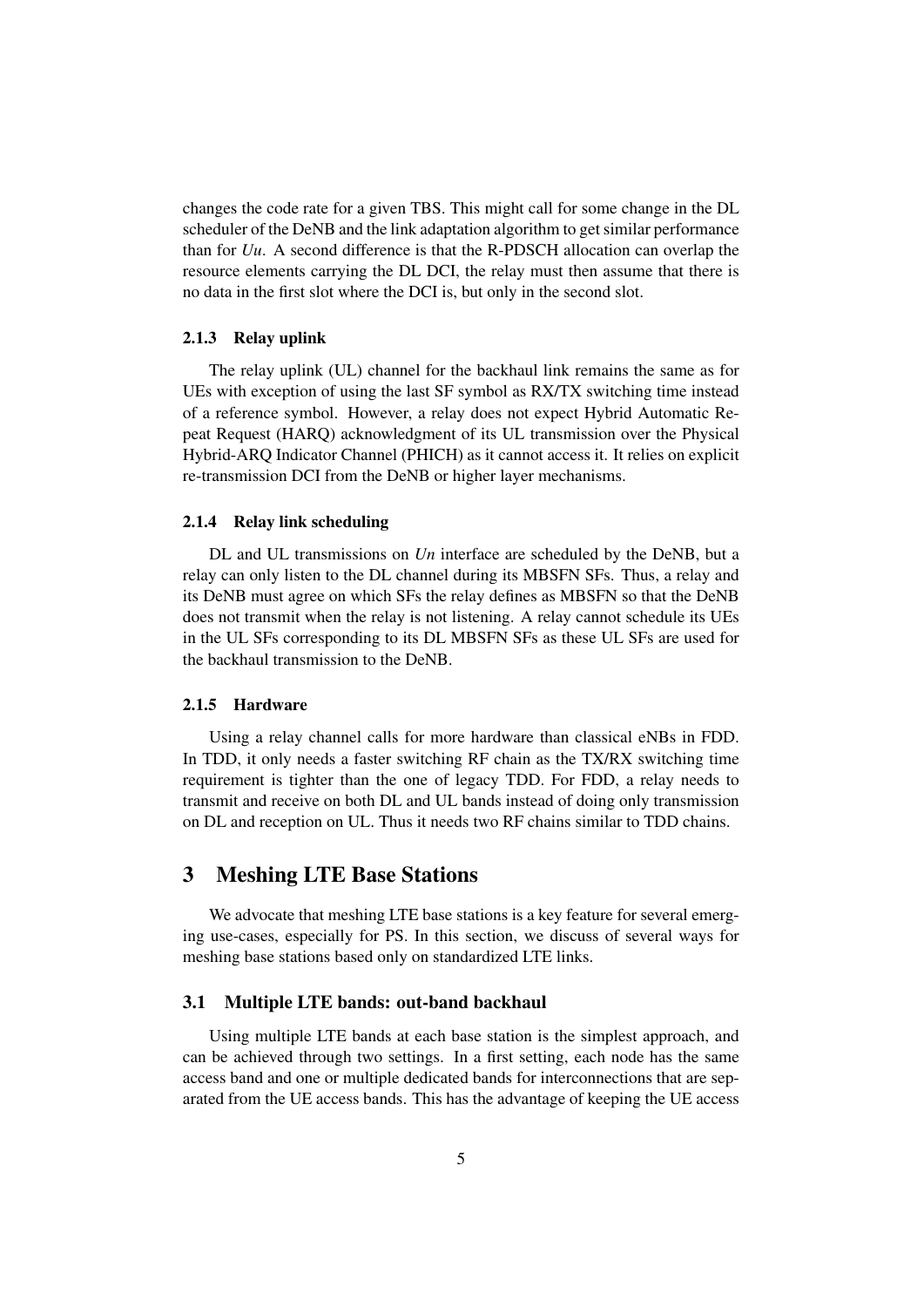band unchanged to create a legacy network and leveraging the existing scheduling algorithms. In addition, a separated access band also limits the interference to the UEs belonging to the neighboring BS caused by long range transmissions. Therefore lower transmission power can be used in conjunction with eICIC mechanisms for the access band. However, using a single backhaul band to interconnect the base stations using the *Uu* interface limits the number of hops from the BS to one which makes the meshing of the BSs impossible. If more than one backhaul band is used, then multiple hops between BSs are possible using only *Uu* through an appropriate allocation of the bands among the neighboring BSs. Relay channel could also be used on the backhaul bands with new scheduling techniques to realize more than one hop even with only one dedicated band for the backhaul. In a second setting, each BS potentially uses different access bands and connects to each neighboring node as a legacy UE on the respective access band. While more hops can be provided in this case even when using only two bands, it is subject to overlapping coverage areas, which calls for careful planning and scheduling among the adjacent nodes.

To sum up, Both solutions use multi-band access that requires additional radio chains at each node. Even if some hardware resources can be shared (antennas), isolation between the access and backhaul bands at each BS is required, which might not be possible due to regulatory constraints on getting frequency resources for each distinct band. For instance, dividing a 10MHz channel bandwidth into two 5MHz sub-bands to isolate access and backhaul will put high requirements on filters and amplifiers at each node to avoid self-interference. Furthermore, the available bandwidth will not scale with the spatio-temporal traffic variability as access and backhaul resources are completely separated, which in turn may reduce the overall performance.

### 3.2 Full Duplex

Full duplex radios is a trending topic as some recent advancements in analog and digital RF cancellation made their usage realistic in some scenarios [8]. Several works have been carried out to study the influence of full duplex radios on cellular systems. In [9] and [10], performance of a FD small-cell or BS on the access link with half duplex (HD) UEs is compared to the HD BS case and show interesting improvements. In [5], performance improvements are shown when using FD on small-cell relays to realize backhaul and access links at the same time. While FD radios may facilitate the establishment of the inter-BS links with a potential performance increase, two limitations exists for the scenarios where high transmit power is required. First, all of the previously cited works are realized with relatively low transmit power (23-24dBm), for instance in [8] and [11], the analog RF cancellation reaches a maximum of 65-70dB. This can be an issue with a high dynamic range system such as a LTE base station transmitting at 46dBm and receiving UE uplink as low as -101.5dBm. A receiver with any transmission over 47.5dBm will be saturated even without having any margin to compensate for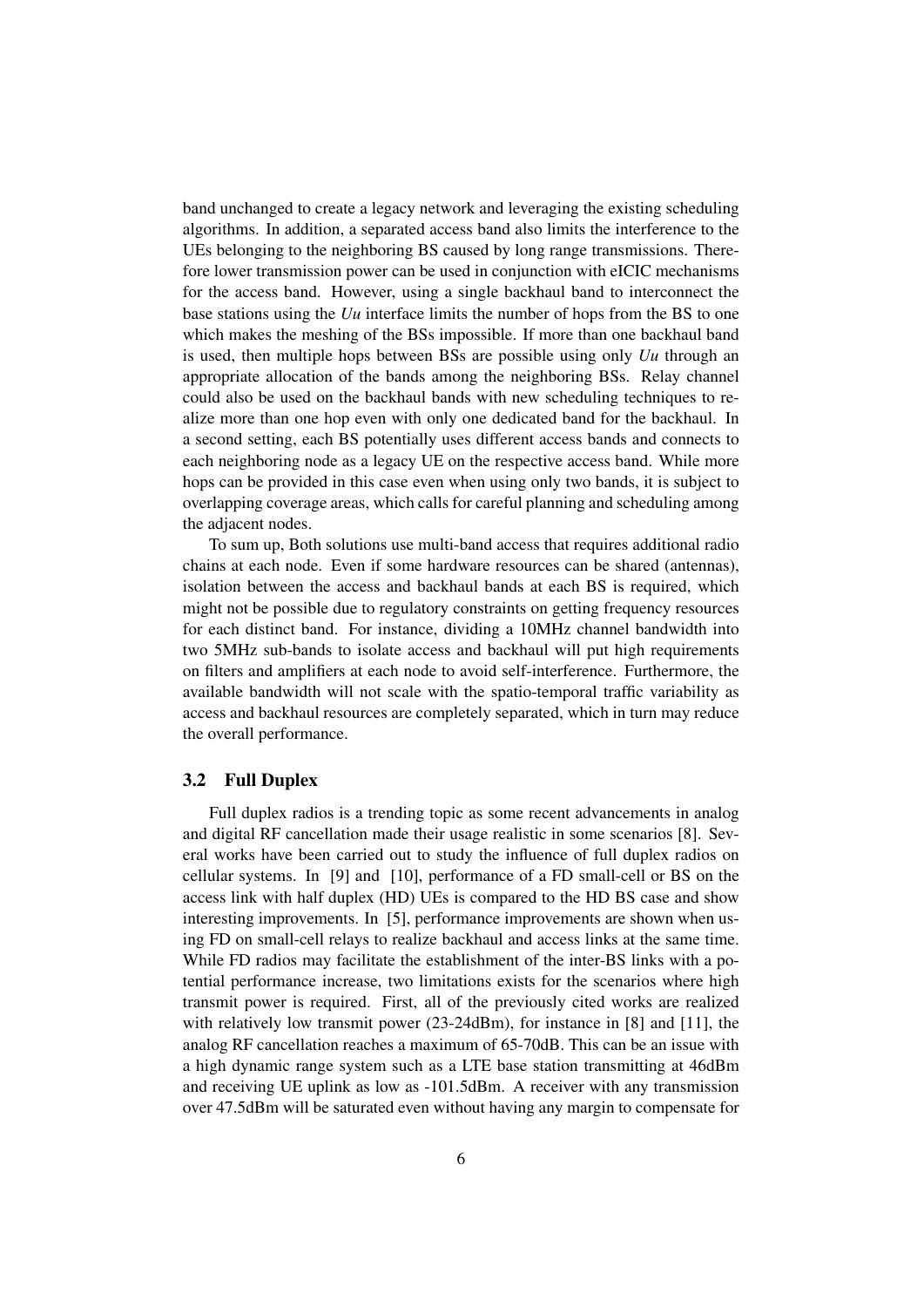PAPR of OFDMA if one assume a 65dB analog cancellation<sup>2</sup>. Moreover, current implementations show that combined analog plus digital cancellation can reach up to 110dB. When using a high transmission power, this leads the received signals to be much higher than the usual sensitivity (around -70/-60dBm for UL) due to the increased noise floor. This will significantly drain the battery of classical UEs and will limit the maximum distance for the backhaul links. This is what can be seen on the estimated crossover points of [6], showing when FD is beneficial over HD depending on the transmitting power. Also [12] shows that the FD approach can greatly increase the performance subject to a smaller coverage.

The second limitation comes from the incompatibility of FD with respect to the legacy UEs as it is not part of the standard and additional procedures are needed on both network and terminal side to support the FD transmission (e.g. assigning different TDD configurations to different UEs). In addition, the problem of joint scheduling inherent to the backhaul network itself with multiple adjacent nodes remains open although FD systems address the joint access and backhaul links sharing.

### 3.3 In-band backhauling

A third option is to re-use the relay channel that allows in-band backhauling between a relay and its DeNB. As the 3GPP relays can connect only to one DeNB, creating a LTE mesh network based directly on them is not possible. However, we advocate that we can share the multiple MBSFN SFs between adjacent BSs and leverage the *Un* channel to use these SFs and to interconnect the BSs to create a multi-hop mesh network.

In [2] and [13], we introduced the enhanced evolved Node B (e2NB) as an evolution of the eNB designed to work as a standalone while having meshing capabilities. As a moving standalone cell, an e2NB incorporates part of the core network to be able to handle UEs locally. It also incorporates and manages virtual UEs that share its radio interface, leveraging legacy UE procedures for detection and initial connection to adjacent e2NBs before switching to *Un* channels for intere2NB communications. This approach only requires new scheduling schemes and some associated procedures. It does not disrupt the service to the legacy UEs and does not require modifications of the physical layer.

#### 3.3.1 Synchronization

In case of large networks, adjacent e2NBs need to be SF synchronized. Their DL and UL SFs must start and end at the same time, otherwise some links using *Un* may not be possible. A simple example with two e2NBs is shown on Figure 4, where it is not possible to have a *Un* channel in both directions with a propagation

 ${}^{2}$ A high quality ADC receiver with 16 bit resolution using 2 bits of margin can only provide a 84dB dynamic range.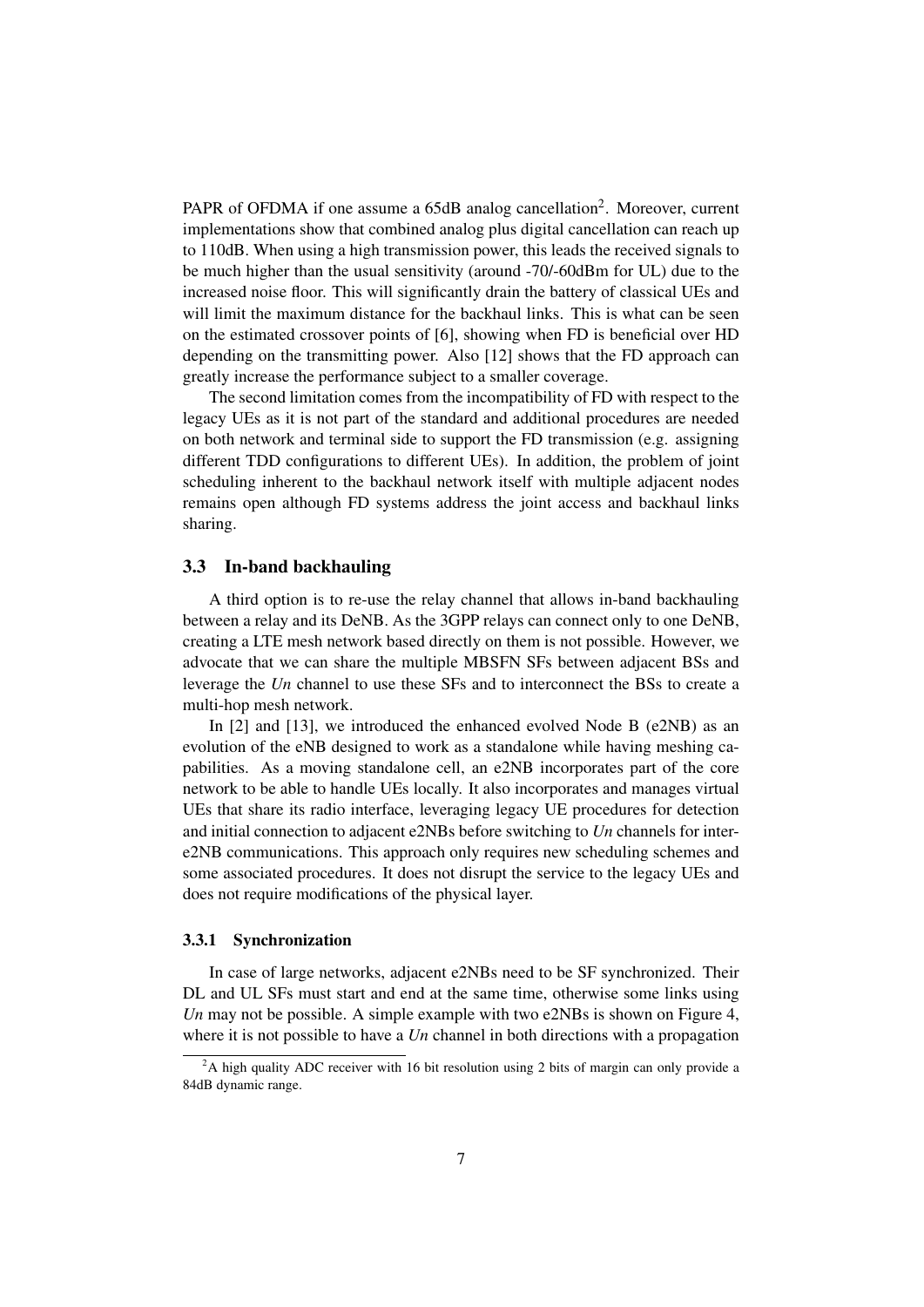

Figure 4: Transmission problem for non subframe synchronized e2NBs

time in the order of a symbol time (corresponding to around 20km which can be realistic for high powered maritime/PS applications).

#### 3.3.2 Mesh scheduling and interference

Scheduling in a mesh network based on *Un* links sharing MBSFN SFs is more complex than scheduling of relays connected to a single DeNB. It is a similar to node scheduling in a TDMA wireless mesh where transmissions between BSs need to be coordinated otherwise leading to blocking issues or interference.

To cope with the scheduling issues, each e2NB includes a Coordination and Orchestration Entity (COE). It is responsible for the scheduling of SFs in the mesh network at two different levels. At a network wide level in a centralized fashion, a COE applies and updates periodically a MBSFN SFs sharing policy to allocate to each e2NB a set of SFs on which said e2NB can transmit. It may rely on a SuperFrame to define sharing of MBSFN SFs for periods longer than a frame. The policy applied depends on the goals of the network: maximize network throughput, respect specific QoS metrics, etc., and needs COEs to cooperate for metric gathering. It can also take into account specific routing policies that can be broadcasted.

Then, at each e2NB and time slot, the COE applies specific rules to the local MAC scheduler that is responsible for the link allocations at each SF thanks to the one-to-multi point transmission capabilities of LTE. These rules can take into account network wide QoS requirements, for instance to prioritize some links or some flows.

#### 3.4 Comparison

A comparison of the three above-mentioned LTE meshing solutions is presented in TABLE 1. It can be inferred that the in-band *Un* approach represents an opportunity to limit the modifications in the PHY/MAC layer and design a joint backhaul and access coordinated scheduling while retaining the flexibility in terms of radio resources sharing between the backhaul and access, the compatibility with the legacy UEs, and the cost of BS.

### 4 Evaluation of the *Un* channel

In this section, we compare the performance of the relay physical channel against the legacy LTE physical channel to ensure that the relay channel is efficient on a computing perspective and retains the channel efficiency. OpenAirInterface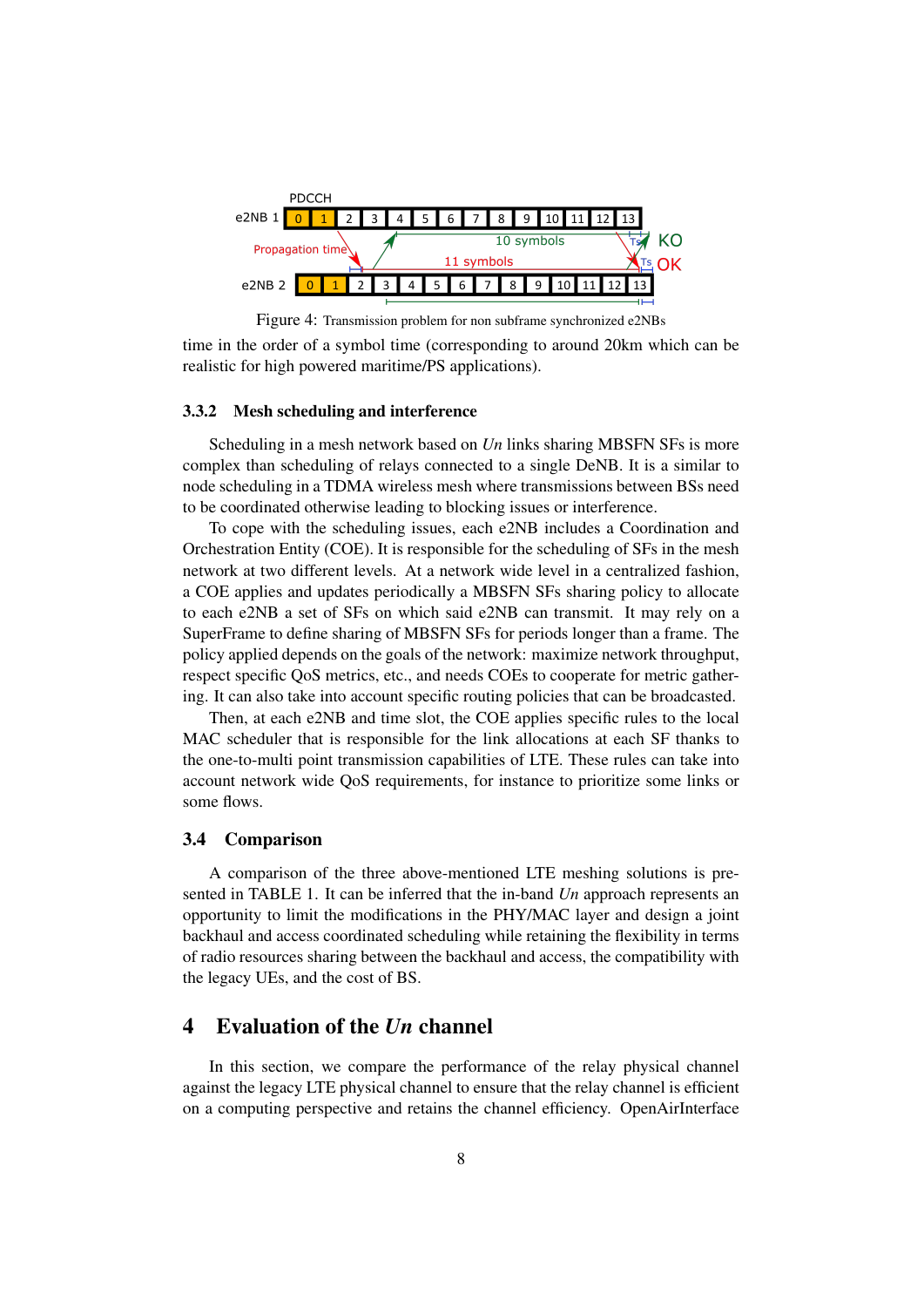| <b>BS</b> meshing solution         | Out-band $Uu$                         | <b>Full-Duplex Uu</b>          | In-band $Un$               |
|------------------------------------|---------------------------------------|--------------------------------|----------------------------|
| <b>Required frequency bands</b>    | Backhaul and access separated         | One shared backhaul/access     | One shared backhaul/access |
| <b>Backhaul/access flexibility</b> | L <sub>ow</sub>                       | Medium                         | Medium                     |
| <b>Scheduling complexity</b>       | Medium                                | Medium to High                 | Medium to High             |
| Range                              | $^{+++}$                              | + (limited by RF cancellation) | $^{+++}$                   |
| <b>Hardware Cost</b>               | + to +++ depending on band separation | $^{++}$                        | None $(TDD)$ / + $(FDD)$   |
| <b>Legacy UE support</b>           | Yes                                   | No                             | Yes                        |

Table 1: Comparison of different LTE meshing solutions

(OAI), a software-defined LTE platform, is used as an emulated LTE environment for our experimentations.

A subset of R-PDCCH and R-PDSCH functionality is developed in OAI and experimented in DL relay channel between DeNB and Relay node. The subset implements R-PDCCH encoding and decoding of DCI for DL allocation in the first slot and UL allocation in the second slot with resource allocation type 0 mapping over resource elements. It also implements R-PDSCH encoding and decoding with resource allocation type 0. Both support all DL\_StartSymbol and second slot configuration (6 or 7 symbols).

#### 4.1 Results

An extensive set of experiments has been carried out to analyze the impact of various parameters on link-level performance and computing requirements. To ensure the consistency of the results, all the experiments are single threaded and are performed on the same physical machine running Ubuntu 14.04.5 with kernel 4.40 over an Intel Xeon E5-2640v4 at 2.4GHz with Hyper-Threading disabled and Turbo disabled.

For each run, a large number of SF transmissions is generated with the same set of parameters over a random AWGN channel in a Monte Carlo fashion. The SNR is increased until it satisfies the required 75% successful transmissions.

### 4.1.1 Computation time

First, we compare the computation time required to perform R-PDCCH and PDCCH signal generation (TX at DeNB) and decoding (RX at relay) with different aggregation levels. A DCI is 8-57 bits long. To increase its code rate, it is encoded over 72, 144, 288 or 576 bits in aggregation level 0, 1, 2 or 3 respectively. It can be seen from the Figure 5a that the R-PDCCH encoding and resource element mapping computation time is almost twice as in PDCCH, and that it is independent of the position of DCI in the R-PDCCH VRB set. On the other hand, the PDCCH encoding and mapping computation time increases when the DCI is in the second position as it performs encoding and mapping for two DCIs, which leads to an increase of the number of PDCCH symbols when using the aggregation level 3.

It has to be mentioned that the R-PDCCH generation in this first experiment is always done for a DL DCI format1 in the first slot and a UL DCI format0 in the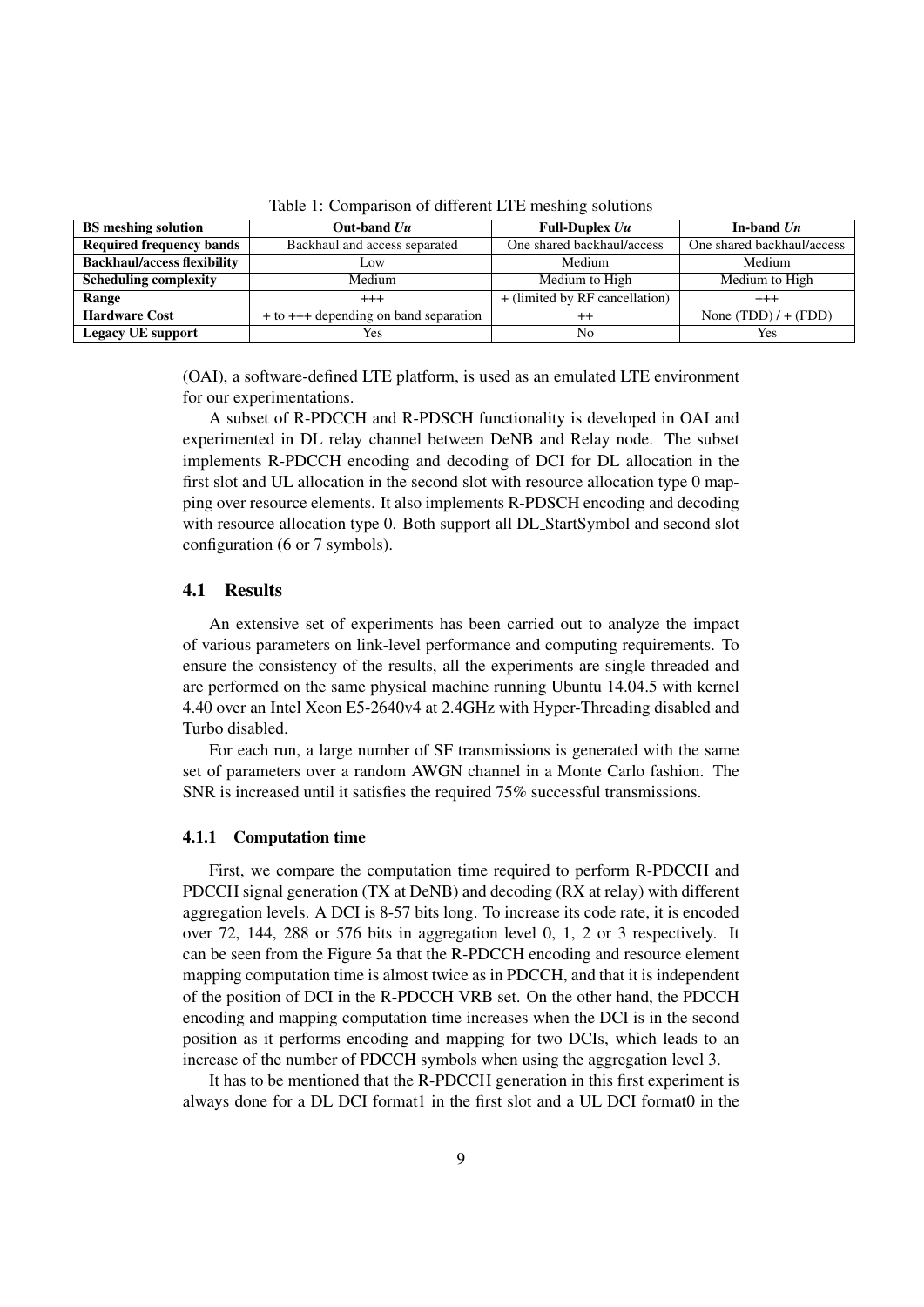

Figure 6: Total TX and RX processing time for PDCCH/PDSCH and R-PDCCH/R-PDSCH

second slot, while the PDCCH generates only DL DCI(s) format1. Adding a UL DCI for the PDCCH is the same as adding a PDCCH DL DCI, but generating only a DL DCI for R-PDCCH would have cut the R-PDCCH generation time by half. Figure 5b shows the computation time for the DL PDCCH, and both DL and UL R-PDCCH DCI decoding. It can be observed that the PDCCH decoding computation time is proportional to the number of PDCCH symbols that only increases from one to two in case of the aggregation 3 and DCI position 2. R-PDCCH decoding is faster for small aggregation level but tends to increase with higher aggregation level. We note that the UL R-PDCCH has a smaller decoding time than that of DL when the aggregation level increases. This is because the DL DCI decoding part looks for several DCI formats for each aggregation level while the UL part looks only for DCI format0.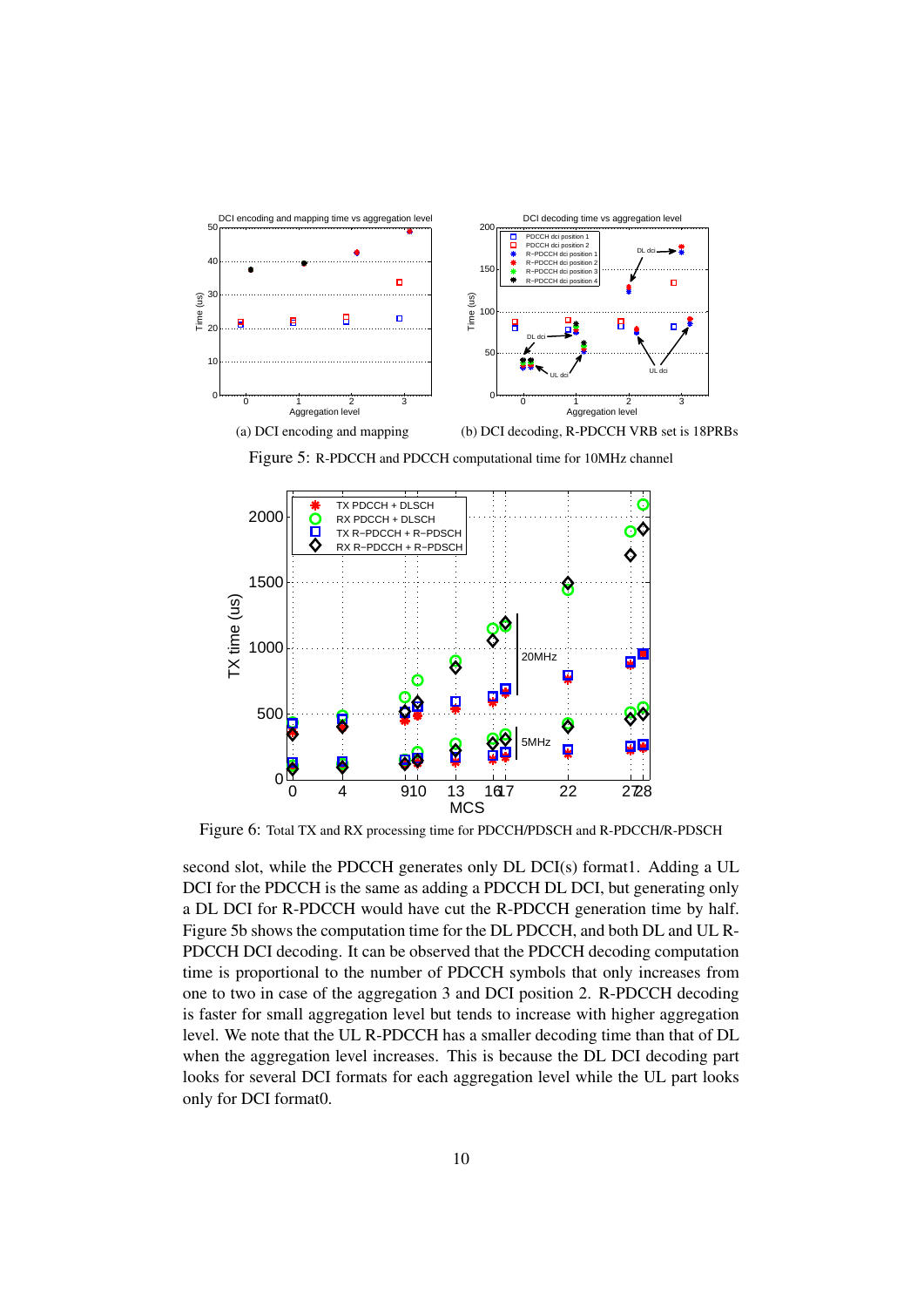In the next experiment, as we vary the MCS value we compare the total processing time to complete (a) the (D)eNB transmission procedures and OFDM encoding, when using either PDCCH/PDCSH or R-PDCCH/R-PDSCH (no DCI on PDCCH but other legacy controls channels are included), and (b) relay reception procedures to decode the corresponding control and data channels. A static resource allocation is used, which includes 25 (5MHz channel) and 100 PRBs (20MHz) for the *Uu* channel, and 24 PRBs (5MHz channel) and 96 PRBs (20MHz) for the relay channel with a R-PDCCH VRB set containing only one (5MHz) or four (20MHz) PRBs. It can be seen from Figure 6 that TX procedures take a bit longer at the DeNB for the relay channel. The difference remains almost constant over all MCS values, and it mainly corresponds to the DCI encoding time as presented in Figure 5. RX procedures at the relay node are slightly faster than the legacy UE, which is due to lower DCI decoding time for R-PDCCH. In addition, the results also reveal that the HARQ deadlines are met for all cases (including 100 PRBs and MCS 28) as the sum of TX and RX processing remains below 3ms [14], which proves the feasibility of a fully software implementation of DeNB and relay node on the commodity hardware.



Figure 7: Minimum SNR to decode 75% of the transmission for different channel bandwidth, DL StartSymbol (DLSS) and second slot End Symbol Index (ESI). Maximum PRB allocation for one user. Different TBS values are obtained from different MCS values (0,4,9,10,16,17,22,27,28).

#### 4.1.2 Link-level performance

To evaluate the relay DL performance, the signal-noise ratio (SNR) is monitored to obtain 75% of successful transmission for a given transport block size (TBS). Due to our current implementation, we lose a minimum of  $1/25$  of the maximum TBS if we allocate all the available resources to a single user. Because the resource allocation type 0 has a minimum granularity of 1RBs at 5MHz, 2RBs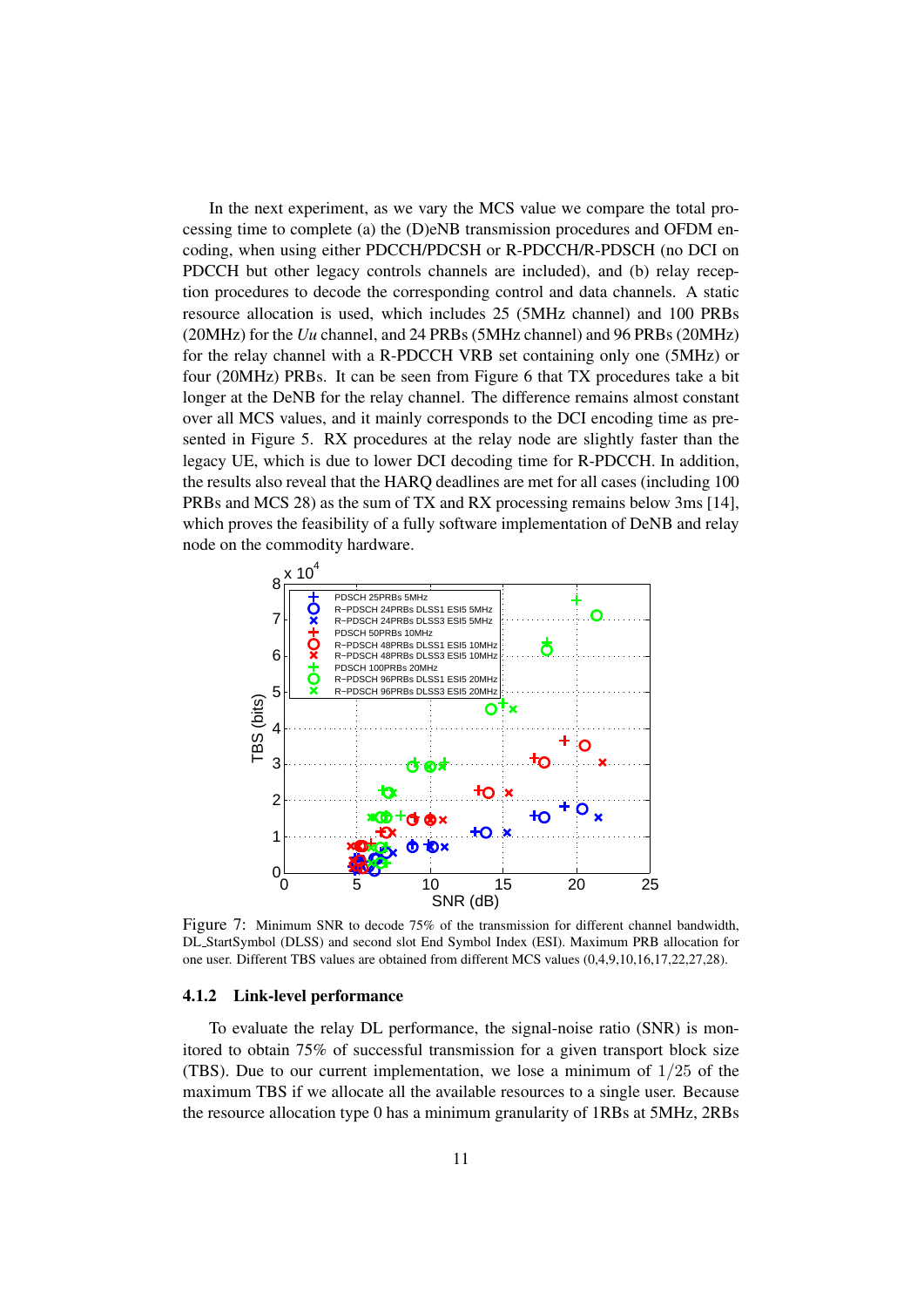at 10MHz and 4RBs at 20MHz, and that the allocation on the second slot of the R-PDCCH is not possible (for R-PDSCH), the number of available RBs and the resulted TBS is reduced. As the TBS is not linked to the number of available symbols for the PDSCH or R-PDSCH, the actual code rate of a given TBS changes depending on the length of the data channel.

Figure7 presents the resulted TBS versus the minimum required SNR as a function of channel bandwidth (25PRB, 50PRBs, and 100PRBs) and modulation and coding schemes (MCS 0,4,9,10,16,17,22,27,28) with (R-)PDCCH aggregation 0. Note that the MCS0 is the bottom-most point and the MCS28 is the topmost point. From the figure, it can be inferred that the efficiency of the R-PDCCH/R-PDSCH is very close to that of PDCCH/PDSCH with slightly lower maximum achievable data rate. In particular when the number of symbols is reduced to 10, the maximum MCS/TBS values cannot be decoded as they lead to a code rate close to or higher than 1.

The achievable performance using different aggregation level is compared in Figure 8. It can be observed that at low TBS, the required SNR to achieve 75% successful transmissions is similar in both R-PDCCH/R-PDSCH and PDCCH/PDSCH channels, even with a reduction in the available number of RBs (i.e. 2/6/9 less PRBs for R-PDSCH). Starting from 6dB of SNR, the TBS does not increase with the aggregation levels (as aggregation 0 becomes sufficiently robust), and the impact of missing PRBs on the achievable data rate (i.e. reduction in TBS) becomes significant (the corresponding points in the figure are diverging).

The above results prove that the performance of the relay channel is very close to the legacy *Uu* channel, making it a promising candidate for self-backhauling and meshing of LTE base stations [1, 13].



Figure 8: Minimum SNR to decode 75% of transmissions for different aggregation level. 10MHz channel with maximum PRB allocation for one user. Different TBS values are obtained from different MCS values (0,4,9,10,16,17,22,27,28).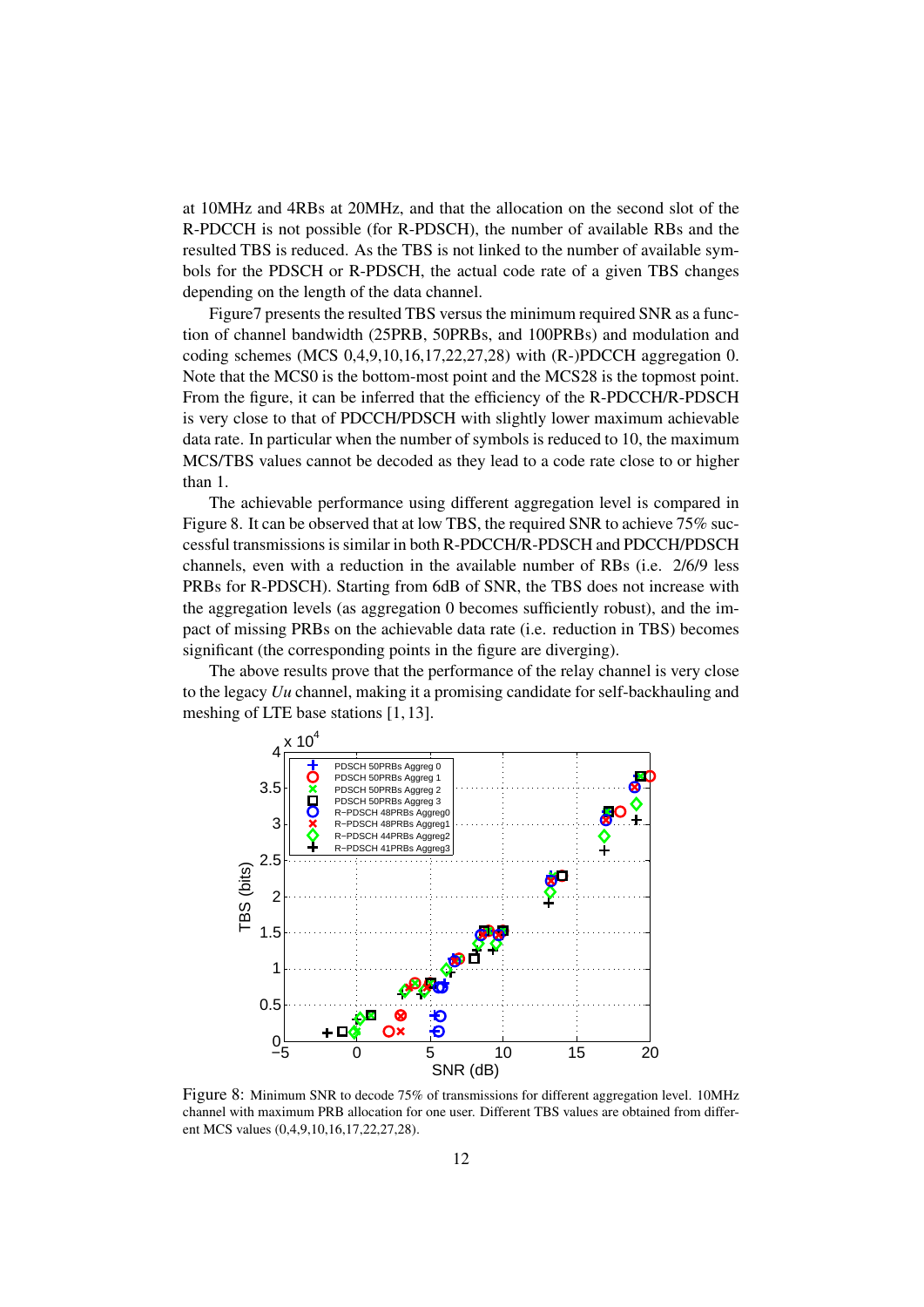### 5 Conclusion

In this report, we present the relay physical control and data downlink channel (R-PDCCH, R-PDSCH). We analyze architecture solutions to realize a LTE mesh network and we compare different approaches including out-band *Uu*, full duplex radio, and in-band *Un* as LTE backhauling candidates. We then evaluate the performance of the relay channel through a link-level emulation. We show that it remains very close to the legacy *Uu* channel regarding computing requirements and that the code rate increase induces a slight datarate drop at equivalent SNR compared to the *Uu* channel.

While leveraging the *Un* channel provides certain advantages over out-band self-backhauling and full-duplex, as for any wireless mesh networks, its performance depends on the resource management algorithm and how the interference is coordinated. In future, we plan to design a network wide scheduling algorithm and evaluate the proposed in-band backhauling approach based on *Un* channel in a realtime LTE network under different resource allocation policy.

### References

- [1] R. Favraud, A. Apostolaras, N. Nikaein, and T. Korakis, "Toward moving public safety networks," *IEEE Communications Magazine*, vol. 54, no. 3, pp. 14–20, March 2016.
- [2] ——, "Public safety networks: Enabling mobility for critical communications," in *Wireless Public Safety Networks 2 : A systemic approach*, ser. Wireless Public Safety Networks. ISTE, Jul. 2016, no. 2.
- [3] A. Al-Hourani and S. Kandeepan, "Cognitive relay nodes for airborne lte emergency networks," in *Signal Processing and Communication Systems (IC-SPCS), 2013 7th International Conference on*, 2013.
- [4] M. Casoni, C. Grazia, M. Klapez, N. Patriciello, A. Amditis, and E. Sdongos, "Integration of satellite and lte for disaster recovery," *Communications Magazine, IEEE*, vol. 53, no. 3, pp. 47–53, March 2015.
- [5] R. A. Pitaval, O. Tirkkonen, R. Wichman, K. Pajukoski, E. Lahetkangas, and E. Tiirola, "Full-duplex self-backhauling for small-cell 5g networks," *IEEE Wireless Communications*, vol. 22, no. 5, pp. 83–89, October 2015.
- [6] J. H. Yun, "Intra and inter-cell resource management in full-duplex heterogeneous cellular networks," *IEEE Transactions on Mobile Computing*, vol. 15, no. 2, pp. 392–405, Feb 2016.
- [7] Y. Yuan, *LTE-Advanced Relay Technology and Standardization*. Springer-Verlag Berlin Heidelberg, 2013.